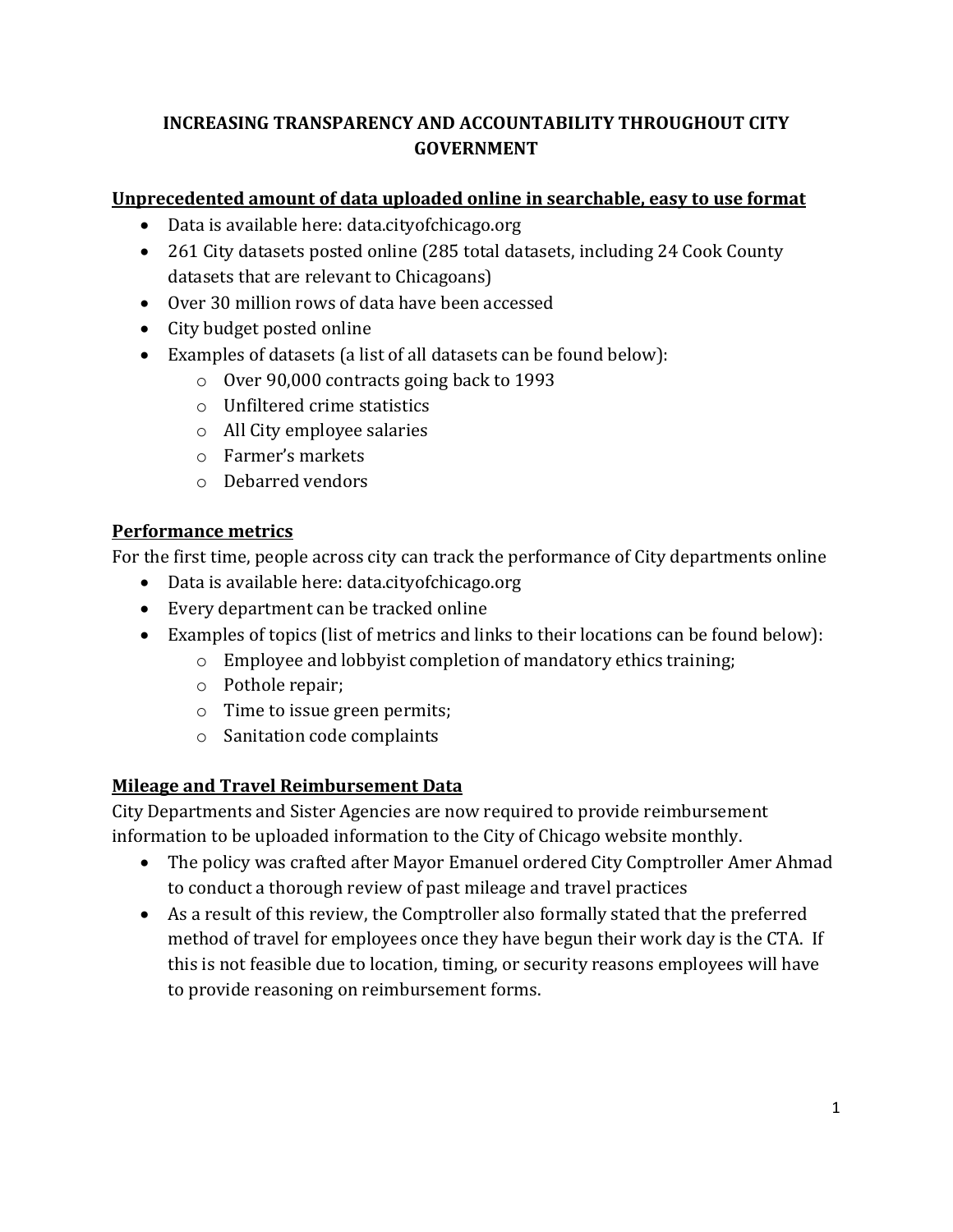#### **Sweeping Ethics Reform**

- Mayor signed 6 Executive Orders on his first day in office to close revolving door between City government and lobbyists
- Introduced and Passed an ethics ordinance strengthens limits on lobbying activities through:
	- o **Searchable Online Registration and Reporting:** Creation of a searchable online system for registration and reporting.
	- o **Gifts:** Adding the term "lobbyist" to those potential gift-givers who are limited to \$50 per single, non-cash gift, and \$100 in cumulative gifts per calendar year.
	- o **Loans:** Adding lobbyists to the list of persons that City employees, officials or their businesses are prohibited from applying for or receiving loans from.
	- o **Campaign Contributions:** Amending semi-annual activity report form to require lobbyists to disclose all campaign contributions to City elected officials and City employees running for office.
	- o **Revolving Door:** Codifying the post-employment revolving door provisions in Mayor Emanuel's May 16 Executive Order, which bars employees from lobbying the City after leaving City employment.

#### **Building a Comprehensive Lobbyist Disclosure Database**

- Data can be found at data.city of chicago.org
- Chicago is one of a few cities to require mandatory, online ethics trainings for its lobbyists and employees and to publicly track if they are meeting the requirement.
- The Lobbyist database currently includes:
	- o 2011/2010 Lobbyist Registry;
	- o 2011/2010 Lobbyist Compensation;
	- o 2011/2010 Lobbyist Agency Report;
	- o 2011/2010 Lobbyist Categorized Expenditures Report;
	- o 2011/2010 Lobbyist Major Expenditures Report;
	- o 2011/2010 Lobbyist Termination Report;
	- o 2011/2010 Lobbyist Gift Report
- Performance metrics are also available at data.cityofchicago.org on the number of lobbyists completing ethics training and their activity reports.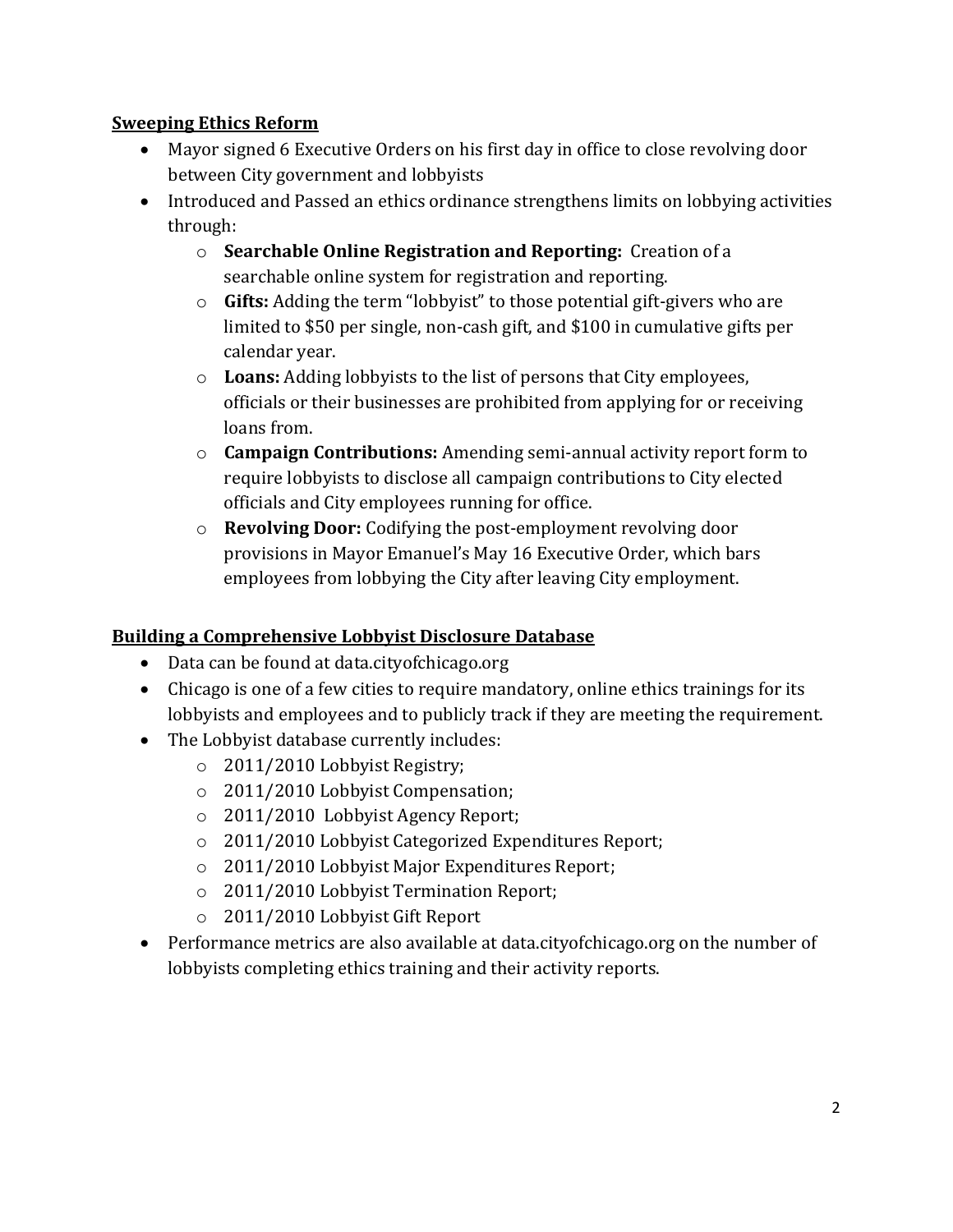### **Non-Competitive Contracting Posted Online**

 For the first time, pending applications for these the contracts are posted online for public review before the Non-Competitive Review Board's (NCRB) decision, three weeks ahead of the Board's decision. The pending applications and winning bids can be foun[d here.](http://www.cityofchicago.org/content/city/en/depts/dps/supp_info/2011_non-competitiveprocurements.html)

### **Reverse-Auction for Competitive Bidding**

 "e-Bay like" online, reverse auction allows vendors to see other bids for a specific contract and offer counterbids, bringing the price of the contract down, increasing access to more businesses, and increasing transparency.

### **Interactive Online Mapping Tool: City Hall in Your Community**

- 160 locations already posted on online map, which can be found [here.](http://www.cityofchicago.org/city/en/depts/mayor/iframe/cityhallinyourcommunity.html)
- The map shows what the Mayor and Commissioners have been doing in neighborhoods across Chicago.

### **Implementing TIF Task Force recommendations to make TIF program more effective**

- The Mayor tasked his office with implementing recommendations immediately
- An internal TIF Oversight board has been established.
- Strict performance metrics and TIF justification process are being designed.

## **TIF Task Force Hearing and Public Review**

- The City hosted a public town hall meeting in which hundreds of Chicagoans attended
- The Task Force launched a dedicated website where Chicagoans could submit ideas for reforming the TIF program, which can be found [here.](https://webapps.cityofchicago.org/TIFForumWeb/forums/list.page)
- The TIF Task Force comprehensive report was also posted online and can be found [here.](http://www.cityofchicago.org/content/dam/city/depts/mayor/Press%20Room/Press%20Releases/2011/August/8.29.11TIFReport.pdf)

#### **Launched Chicago's first budget website ChicagoBudget.org**

- The website is fostering transparent and open dialogue about the City's 2012 budget
- Over 2,500 ideas have been posted; over 62,000 votes have been cast on ideas
- The site has seen over 3,100 users and over 9,700 posts

#### **Hosted Two Open, Public Budget Town Halls**

 Two meetings were attended by 1,000 Chicagoans and questions were asked both in person and through online submissions.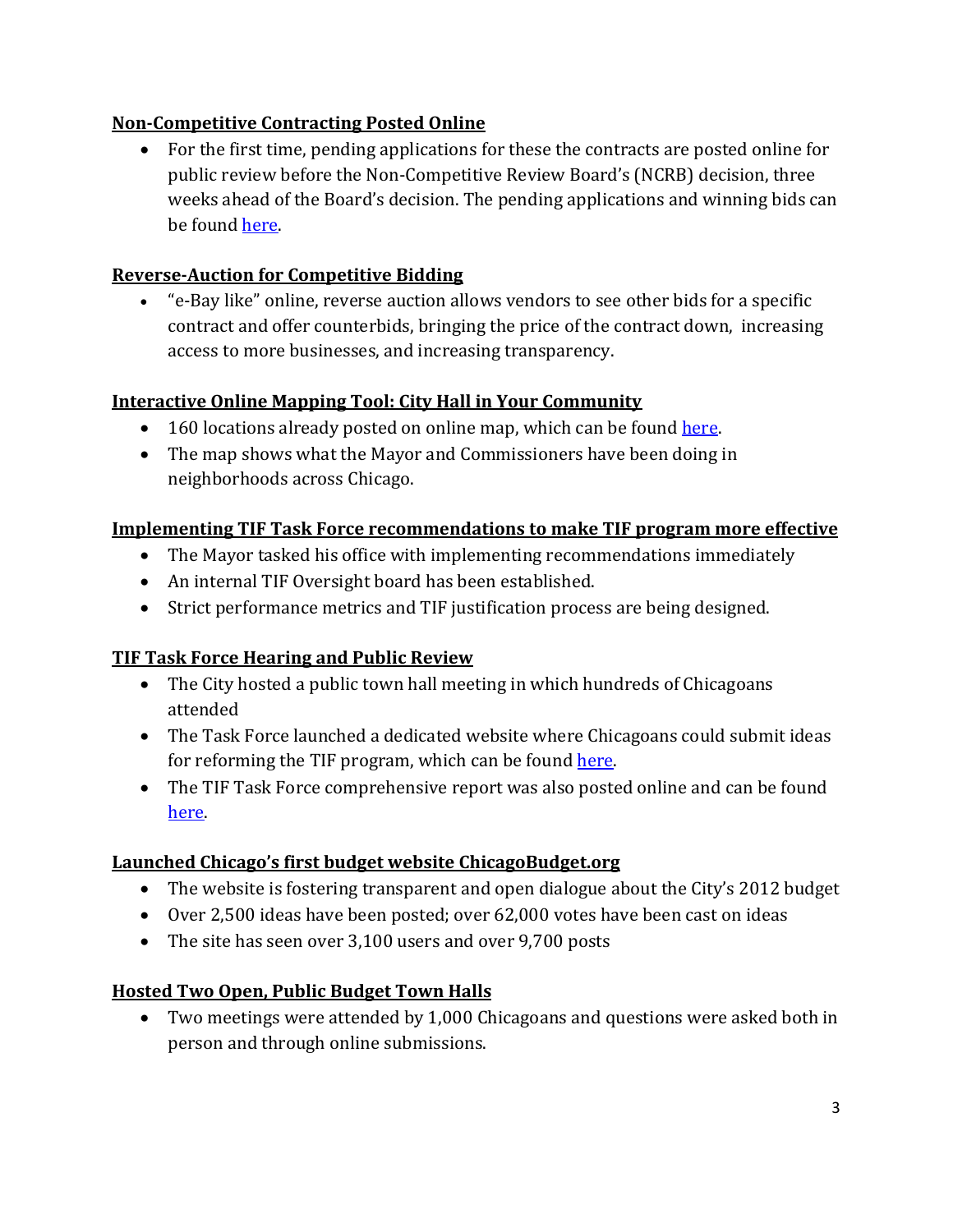- Questions from Chicagoans who attended the meetings were submitted on cards and every question submitted by attendees at both budget town halls was answered
- All answers to Chicagoans' budget town hall questions were posted online at ChicagoBudget.org

### **Early Childhood Programs' online information system reformed**

• Parents will be able to research and assess early childhood education programs online based on 5-star quality rating system for the first time

### **List of all datasets**

- Fire Stations
- Lobbyist Data 2010 Lobbyist Registry
- Lobbyist Data 2010 Lobbyist Agency Report
- Lobbyist Data 2010 Lobbyist Termination Report
- FOIA Request Log Zoning and Land Use Planning
- FOIA Request Log Law
- FOIA Request Log Health
- Food Inspections
- FOIA Request Log License Appeal Commission
- FOIA Request Log Innovation and Technology
- Lobbyist Data 2011 Lobbyist Agency Report
- Performance Metrics Buildings Time to Issue Standard Plan Review Program Permits
- FOIA Request Log Human Relations
- FOIA Request Log Graphics and Reproduction Center
- CTA System Information Bus Stop Shelters in Digital Sign Project
- Lobbyist Data 2010 Lobbyist Gift Report
- Relocated Vehicles
- CTA Ridership 'L' Station Entries Daily Totals
- FOIA Request Log Housing And Economic Development
- Performance Metrics Streets & Sanitation Sanitation Code Complaints
- Performance Metrics Streets & Sanitation Garbage Cart Requests
- CTA Ridership Daily Boarding Totals
- FOIA Request Log City Clerk
- Performance Metrics Business Affairs & Consumer Protection Limited Business Licenses
- 311 Service Requests Pot Holes Reported (2011)
- FOIA Request Log Finance
- Performance Metrics Innovation & Technology Map Chicago Website Availability
- 311 Service Requests Vacant and Abandoned Buildings Reported
- Performance Metrics Buildings Time to Issue Easy Permits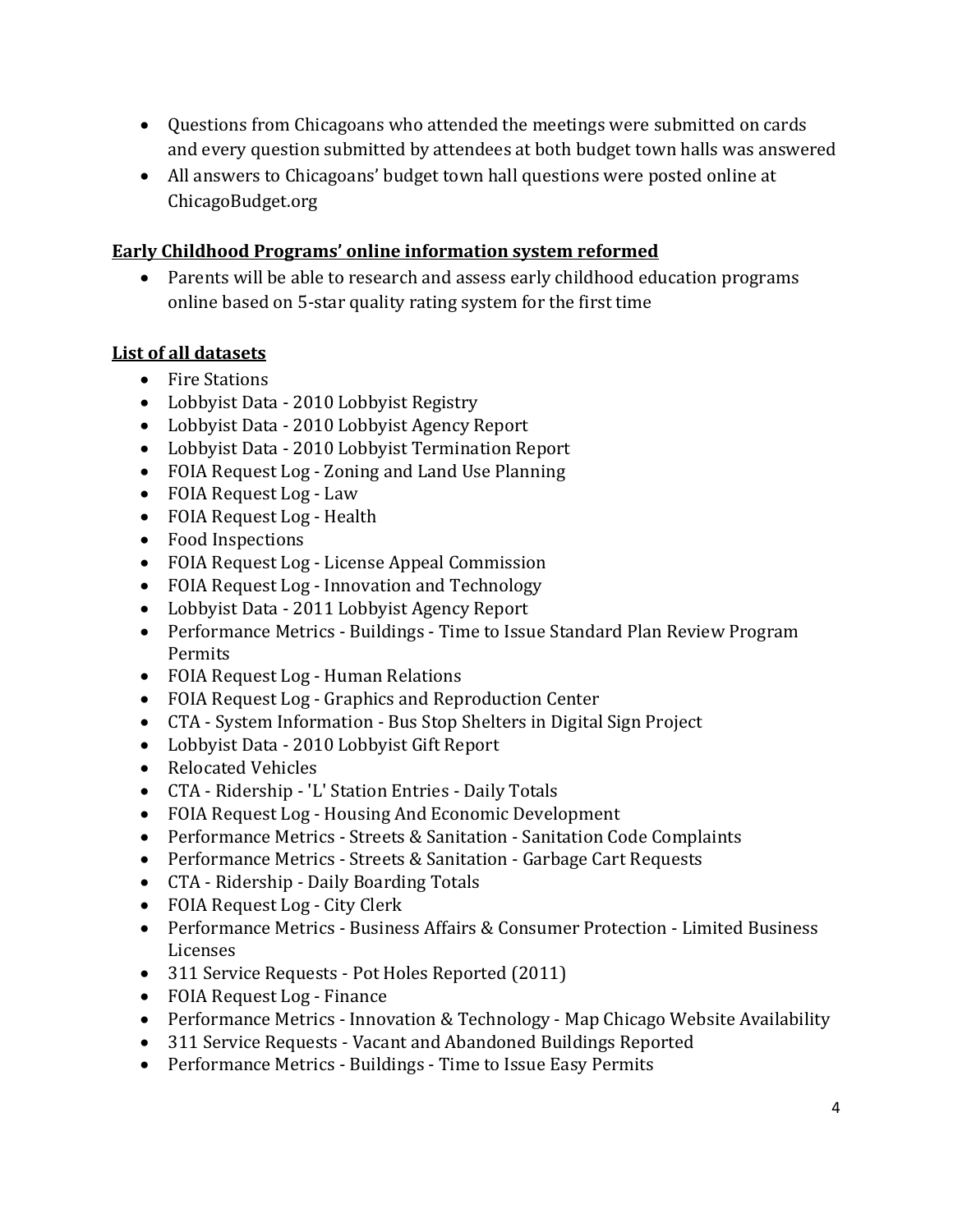- FOIA Request Log Human Resources
- Budget 2012 Budget Recommendations Appropriations
- FOIA Request Log Chicago Treasurer's Office
- Town Hall Answers
- CTA System Information List of 'L' Stops
- FOIA Request Log OEMC
- 311 Service Requests Rodent Baiting (2011)
- 311 Service Requests Garbage Carts (2011)
- FOIA Request Log Chicago Police Board
- Ethics Pledge
- FOIA Request Log General Services
- CTA List of Fare Media Sales Outlets
- STI Specialty Clinics
- Street Closure Permits Current
- FOIA Request Log Animal Care and Control
- Lobbyist Data 2011 Lobbyist Gift Report
- Lobbyist Data 2011 Lobbyist Categorized Expenditures Report
- FOIA Request Log Procurement Services
- Parks
- Community Service Centers
- CTA Ridership Bus Routes Monthly Day-Type Averages & Totals
- FOIA Request Log Budget & Management
- Chicago Police Department Illinois Uniform Crime Reporting (IUCR) Codes
- Bike Racks
- Workforce Centers
- FOIA Request Log Water Management
- Lobbyist Data 2010 Lobbyist Major Expenditures Report
- Budget 2011 Appropriations
- Performance Metric Department of Transportation Pavement Cave Ins
- FOIA Request Log Mayor's Office for People with Disabilities
- Budget Positions and Salaries in 2011 Appropriation Ordinance
- Women, Infant, Children Health Clinics
- Performance Metrics Streets & Sanitation Rodent Baiting
- FOIA Request Log Independent Police Review Authority
- Performance Metrics Family & Support Services Domestic Violence Service Help Line Monthly Utilization
- 311 Service Requests Graffiti Removal (2011)
- TIF Balance Sheets
- Ward Offices
- Lobbyist Data 2011 Lobbyist Compensation
- Farmers Markets
- FOIA Request Log Cultural Affairs & Special Events
- Performance Metrics Streets & Sanitation Tree Debris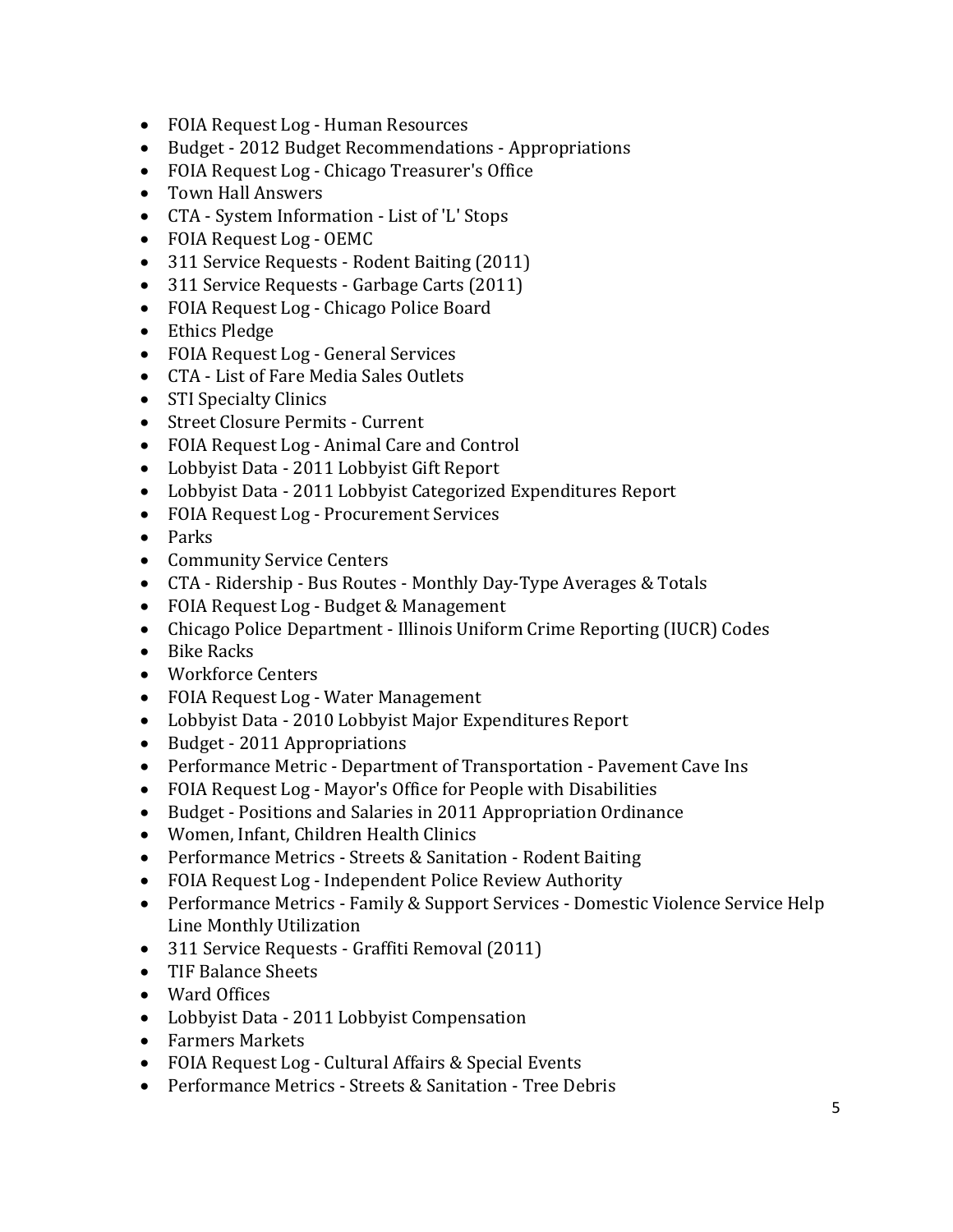- Performance Metric Department of Transportation Stop Sign Out
- Chicago Street Names
- Performance Metrics Ethics Lobbyists Completing Ethics Training
- Performance Metrics Innovation & Technology City Website Availability
- Performance Metrics Buildings Time to Issue Developer Services Permits
- Crimes 2001 to present
- Lobbyist Data 2010 Lobbyist Compensation Report
- FOIA Request Log 311
- FOIA Request Log Aviation
- Small Business Improvement Fund (SBIF) Grant Agreements
- CTA Ridership Bus Routes Daily Totals by Route
- Performance Metrics 311 Call Center
- FOIA Request Log Special Events
- Schools
- Performance Metrics Family & Support Services Senior Services Nutrition Monthly Utilization
- 311 Service Requests Tree Debris (2011)
- 311 Service Requests Sanitation Code Complaints (2011)
- Youth Centers
- CTA Ridership Bus Stop Boardings in September 2010
- Neighborhood Health Clinics
- Performance Metrics Ethics Lobbyists Registrations and Activity Reports Received, Reviewed and Made Available for Public Inspection
- FOIA Request Log Chicago Public Library
- Public Technology Resources
- Performance Metrics Procurement Services Task Order Request (TOR)
- FOIA Request Log Cultural Affairs
- Popular Fiction Titles at the Chicago Public Library
- Employee Indebtedness to the City of Chicago
- Average Daily Traffic Counts
- Performance Metric Department of Transportation Street Lights All Out
- FOIA Request Log Compliance
- Performance Metrics Streets & Sanitation Graffiti Removal
- Senior Centers
- Budget 2012 Budget Recommendations Positions and Salaries
- FOIA Request Log Community Development
- Contracts
- Lobbyist Data 2011 Lobbyist Termination Report
- Payments
- FOIA Request Log Environment
- Performance Metrics Procurement Services City Auctions
- Performance Metric Department of Transportation Pothole Repair
- CTA Performance Unscheduled Days Off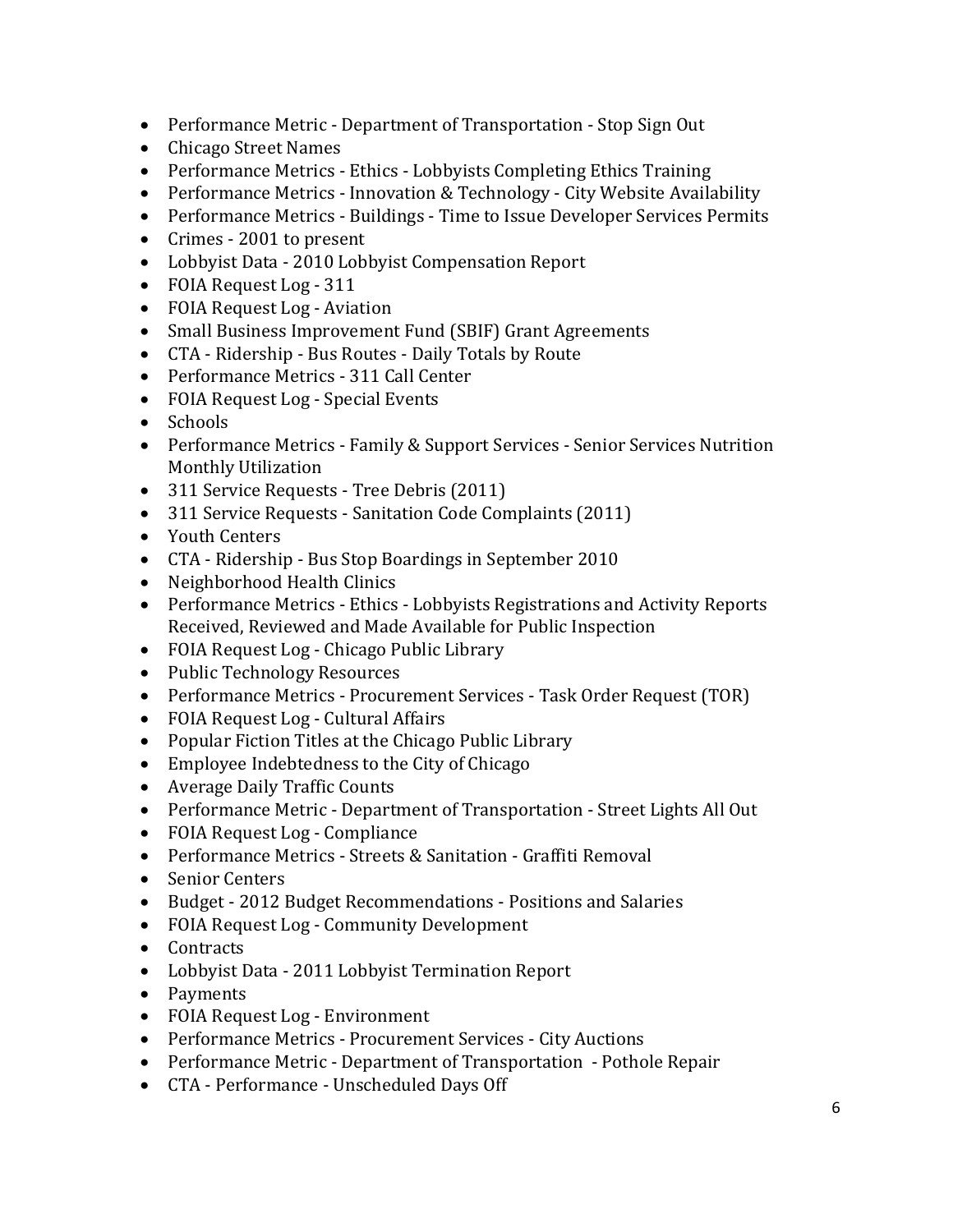- FOIA Request Log Office of the Mayor
- CTA Ridership 'L' Station Entries Monthly Day-Type Averages & Totals
- CTA Performance Bus Runs Held Due to Absenteeism (2011, Jan-Aug)
- Bureau of Sanitation Unscheduled Absences by Day of Week for Refuse Truck Drivers
- Individual Landmarks
- FOIA Request Log Fleet Management
- Lobbyist Data 2011 Lobbyist Registry
- Performance Metrics Innovation & Technology 311 Website Availability
- Lobbyist Data 2011 Lobbyist Major Expenditures Report
- Performance Metrics Ethics Mandatory Annual Ethics Training
- FOIA Request Log Transportation
- Performance Metrics Family & Support Services Workforce Services Monthly Utilization
- FOIA Request Log Buildings
- FOIA Request Log Fire
- Performance Metrics Business Affairs & Consumer Protection Retail Food Licenses
- Mental Health Clinics
- Sex Offenders
- Performance Metric Department of Transportation Traffic Light Out
- Performance Metrics Family & Support Services Homeless Shelter System Monthly Utilization
- Performance Metrics Family & Support Services Children Services Program Monthly Utilization
- Performance Metrics Innovation & Technology Zoning Map Website Availability
- CTA Ridership Annual Boarding Totals
- FOIA Request Log Police
- Crimes One year prior to present
- Libraries
- Performance Metrics Family & Support Services Youth Services Program Monthly Utilization
- Performance Metrics Ethics Statements Of Financial Interests Filed
- Current Employee Names, Salaries, and Position Titles
- Popular Nonfiction Titles at the Chicago Public Library
- Debarred Firms and Individuals
- FOIA Request Log Business Affairs & Consumer Protection
- Building Permits
- FOIA Request Log Family and Support Services
- Towed Vehicles
- Performance Metrics Buildings Time To Issue Green Permits
- Police Stations
- TIF Projection Reports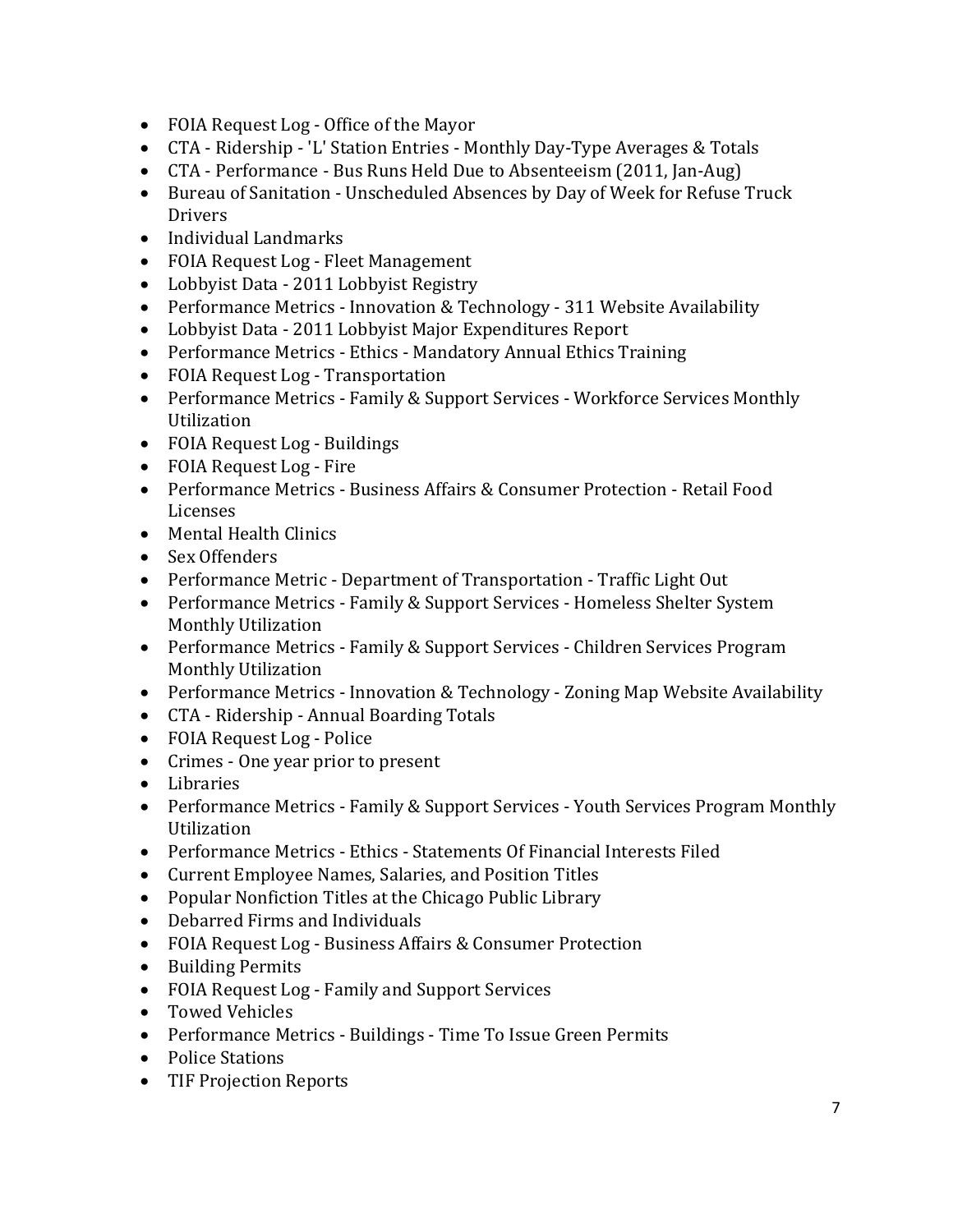- Bureau of Sanitation Unscheduled Absences by Day of Week for Refuse Collectors
- Landmark Districts
- FOIA Request Log Streets & Sanitation
- FOIA Request Log Revenue
- Lobbyist Data 2010 Lobbyist Categorized Expenditures Report
- 311 Service Requests Street Lights All Out (2011)
- Open Spaces Riverwalk
- Cook County Highway Department Jurisdictions
- Individual Landmarks Shapefiles
- Boundaries ZIP Codes
- Bike Routes
- Farmers Markets Shapefiles
- Boundaries Census Blocks 2010
- Boundaries Enterprise Zones
- Boundaries State Congressional Districts (Senate)
- Boundaries Police Districts
- Boundaries Curb Lines
- Cook County Forest Preserve Groves
- CTA Bus Turnarounds
- CTA 'L' (Rail) Lines
- Boundaries Enterprise Communities
- Boundaries Curb Lines
- Parks Shapefiles
- Cook County Public Schools
- Boundaries Planning Districts
- Cook County Facilities
- Cook County Fishing Lakes
- Boundaries Census Tracts 2010
- Cook County Fishing Lakes
- Open Spaces Habitats
- Pedway Routes
- Open Spaces Riverwalk
- Cook County Private Schools
- Boundaries Census Blocks
- Metra Stations
- Street Sweeping
- Boundaries Neighborhoods
- Boundaries Conservation Areas
- Open Spaces Habitats
- CTA Bus Routes
- Street Sweeping
- Cook County Highway Department Construction Locations 2011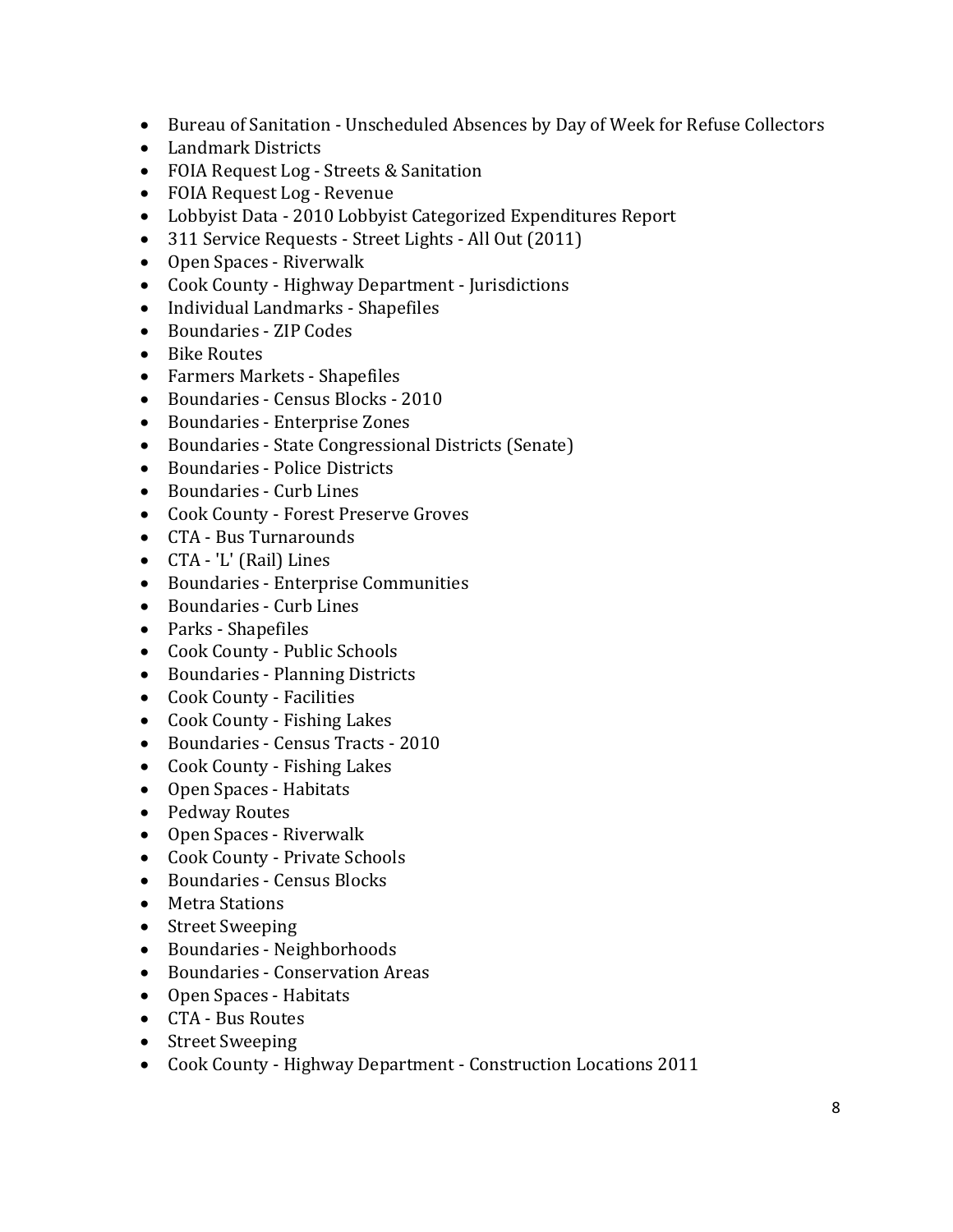- Waterways
- Boundaries Census Tracts
- Street Center Lines
- Boundaries Wards
- Boundaries Census Tracts 2010
- CTA 'L' (Rail) Stations
- Boundaries Neighborhoods
- Boundaries Special Service Areas
- Boundaries Census Blocks 2010
- CTA Bus Routes
- Boundaries Wards
- Boundaries Special Service Areas
- Boundaries U.S. Congressional Districts
- Metra Lines
- Boundaries City
- Open Spaces Campus Parks
- CTA Bus Turnarounds
- Schools
- Open Spaces Malls and Plazas
- Boundaries Enterprise Communities
- Boundaries Tax Increment Financing Districts
- CTA Bus Stops
- Individual Landmarks
- Open Spaces Neighbor Space Gardens
- Boundaries State Congressional Districts (House)
- Parks
- Boundaries Police Districts
- Boundaries Community Areas
- Farmers Markets
- Open Spaces Malls and Plazas
- Boundaries Tax Increment Financing Districts
- Cook County Forest Preserve Boundaries
- Cook County Forest Preserves Trails
- Forest Preserves Chicago
- Cook County Forest Preserve Shelters
- Open Spaces Campus Parks
- Bike Routes
- CTA 'L' (Rail) Lines
- CTA Fare Media Sales Outlets Shapefiles
- Boundaries Empowerment Zones
- CTA Bus Garage Locations
- Cook County Hospitals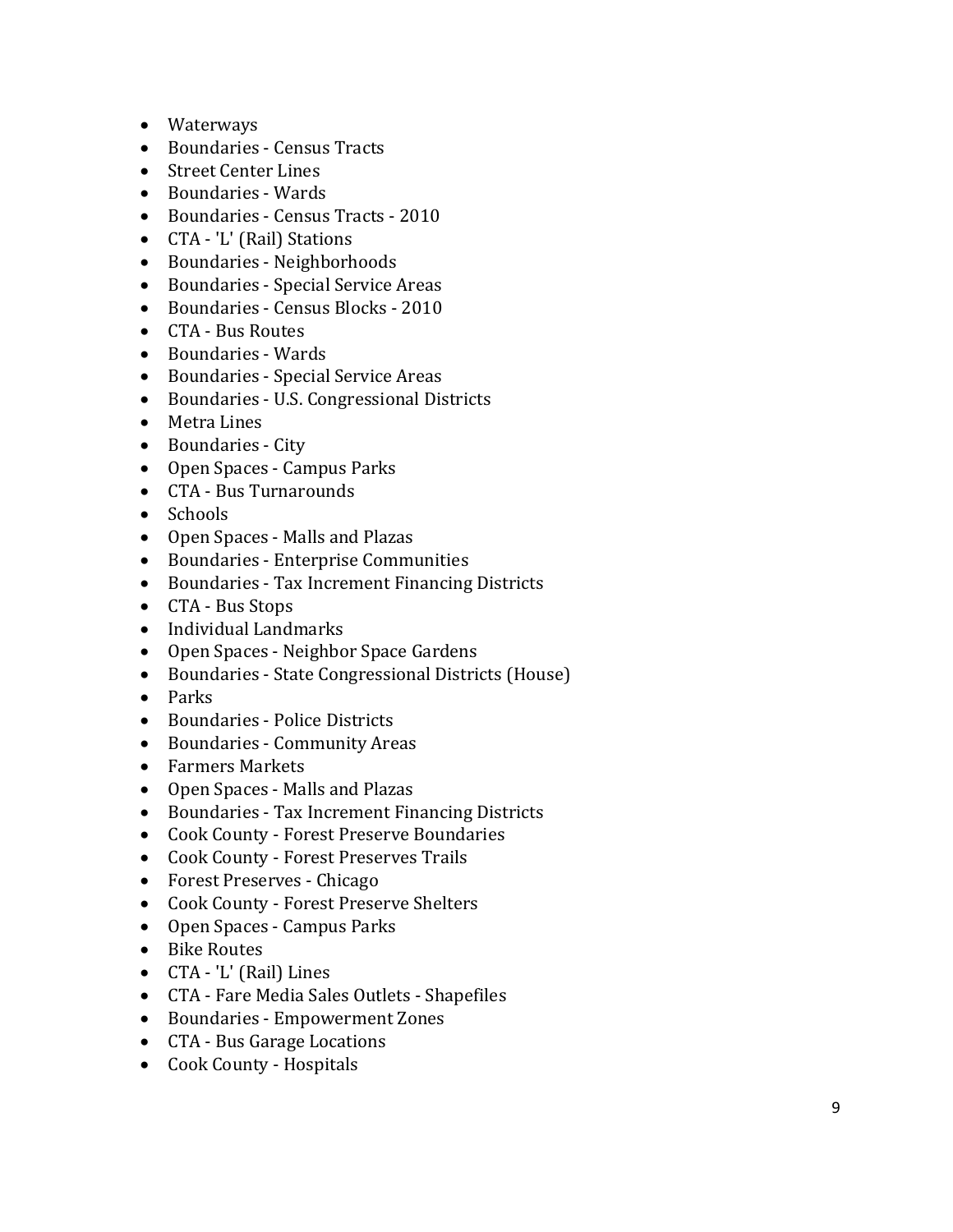- Railroads
- Open Spaces Neighbor Space Gardens
- Boundaries Conservation Areas
- Boundaries Surrounding Municipalities
- Boundaries Industrial Corridors
- Metra Stations
- Cook County Public Schools
- Boundaries Empowerment Zones
- CTA Park & Ride Locations
- CTA Bus Stops
- Boundaries City
- Railroads
- Metra Lines
- School Grounds
- CTA Park & Ride Locations
- Boundaries Community Areas
- Boundaries Central Business District
- Boundaries Landmark Districts
- Waterways
- Pedway Routes
- Open Spaces Boulevards
- Cook County Forest Preserve Trails
- Boundaries ZIP Codes
- CTA Bus Garage Locations
- Cook County Cemeteries
- Boundaries Landmark Districts
- Police Stations Shapefiles
- Boundaries Planning Regions
- Cook County Private Schools
- Boundaries Central Business District
- Hospitals Chicago
- Major Streets
- Open Spaces Boulevards
- CTA Fare Media Sales Outlets
- Boundaries Surrounding Municipalities
- Cook County Forest Preserve Boundaries
- Boundaries Enterprise Zones
- Cook County Hospitals
- Boundaries Industrial Corridors
- CTA 'L' (Rail) Stations
- Building Footprints
- Cook County Facilities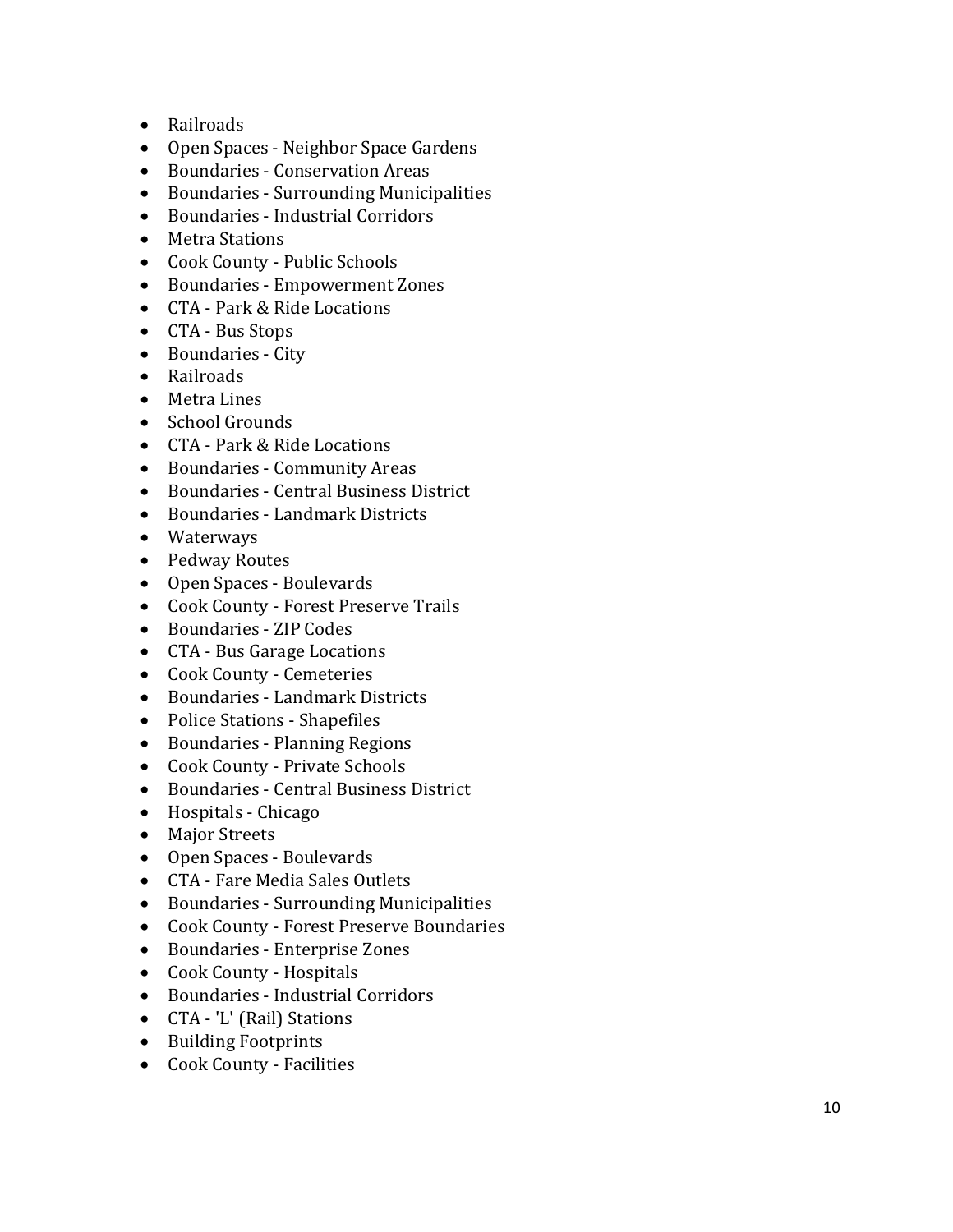- Cook County Highway Department Construction Locations 2011
- Cook County Forest Preserve Groves
- Street Center Lines
- Cook County Forest Preserve Shelters
- Cook County Highway Department Jurisdictions
- Cook County Cemeteries
- CTA System Information Developer Tool: Customer Alerts APIs
- CTA System Information Developer Tool: Bus Tracker API
- CTA System Information Developer Tool: Train Tracker API (beta)
- CTA System Information Developer Tool: GTFS Data

#### **List of all performance metrics**

- [Agency Efficiency](http://www.cityofchicago.org/content/city/en/narr/foia/key_performance_indicators0/311_call_center_benchmarks.html#efficiency)
- [Agent Abandonment Rate](http://www.cityofchicago.org/content/city/en/narr/foia/key_performance_indicators0/311_call_center_benchmarks.html#abandoned)
- [Average Wait Time](http://www.cityofchicago.org/content/city/en/narr/foia/key_performance_indicators0/311_call_center_benchmarks.html#wait)
- [Call Volume](http://www.cityofchicago.org/content/city/en/narr/foia/key_performance_indicators0/311_call_center_benchmarks.html#volume)
- [311 Website Availability](http://www.cityofchicago.org/content/city/en/narr/foia/key_performance_indicators0/administrative_metrics0.html#311)
- [Internet Site Availability](http://www.cityofchicago.org/content/city/en/narr/foia/key_performance_indicators0/administrative_metrics0.html#internet)
- [Map Chicago Website Availability](http://www.cityofchicago.org/content/city/en/narr/foia/key_performance_indicators0/administrative_metrics0.html#map)
- [Zoning Map Website Availability](http://www.cityofchicago.org/content/city/en/narr/foia/key_performance_indicators0/administrative_metrics0.html#zoning)
- [Lobbyists Completing Ethics Training](http://www.cityofchicago.org/content/city/en/narr/foia/key_performance_indicators0/ethics_metrics.html#training)
- [Lobbyists Registrations and Activity Reports Received, Reviewed and Made](http://www.cityofchicago.org/content/city/en/narr/foia/key_performance_indicators0/ethics_metrics.html#activity)  [Available for Public Inspection by the Board of Ethics](http://www.cityofchicago.org/content/city/en/narr/foia/key_performance_indicators0/ethics_metrics.html#activity)
- [Mandatory Annual Ethics Training](http://www.cityofchicago.org/content/city/en/narr/foia/key_performance_indicators0/ethics_metrics.html#annual)
- [Statements of Financial Interests Filed](http://www.cityofchicago.org/content/city/en/narr/foia/key_performance_indicators0/ethics_metrics.html#interests)
- [City Auctions](http://www.cityofchicago.org/content/city/en/narr/foia/key_performance_indicators0/finance_metrics.html#auction)
- [Task Order Request \(TOR\)](http://www.cityofchicago.org/content/city/en/narr/foia/key_performance_indicators0/finance_metrics.html#tor)
- [Lead Inspections](http://www.cityofchicago.org/content/city/en/narr/foia/key_performance_indicators0/health.html#lead)
- [Percent Served at Specialty STI Clinics](http://www.cityofchicago.org/content/city/en/narr/foia/key_performance_indicators0/health.html#sti)
- [School-Based Oral Health Care](http://www.cityofchicago.org/content/city/en/narr/foia/key_performance_indicators0/health.html#oral)
- [Vaccine Doses Delivered to Healthcare Providers](http://www.cityofchicago.org/content/city/en/narr/foia/key_performance_indicators0/health.html#vaccine)
- [Children Services Program Monthly Utilization](http://www.cityofchicago.org/content/city/en/narr/foia/key_performance_indicators0/human_services.html#child)
- [Domestic Violence Service Help Line Monthly Utilization](http://www.cityofchicago.org/content/city/en/narr/foia/key_performance_indicators0/human_services.html#domestic)
- [Homeless Shelter System Monthly Utilization](http://www.cityofchicago.org/content/city/en/narr/foia/key_performance_indicators0/human_services.html#homeless)
- [Senior Services Nutrition Monthly Utilization](http://www.cityofchicago.org/content/city/en/narr/foia/key_performance_indicators0/human_services.html#senior)
- [Workforce Services Monthly Utilization](http://www.cityofchicago.org/content/city/en/narr/foia/key_performance_indicators0/human_services.html#monthly)
- [Youth Services Program Monthly Utilization](http://www.cityofchicago.org/content/city/en/narr/foia/key_performance_indicators0/human_services.html#youth)
- [Limited Business License](http://www.cityofchicago.org/content/city/en/narr/foia/key_performance_indicators0/business_benchmarks.html#lbl)
- [Retail Food License](http://www.cityofchicago.org/content/city/en/narr/foia/key_performance_indicators0/business_benchmarks.html#rfl)
- [Developer Services Permit](http://www.cityofchicago.org/content/city/en/narr/foia/key_performance_indicators0/business_benchmarks.html#standard)
- [Easy Permit](http://www.cityofchicago.org/content/city/en/narr/foia/key_performance_indicators0/business_benchmarks.html#easy)
- [Green Building Permit](http://www.cityofchicago.org/content/city/en/narr/foia/key_performance_indicators0/business_benchmarks.html#green)